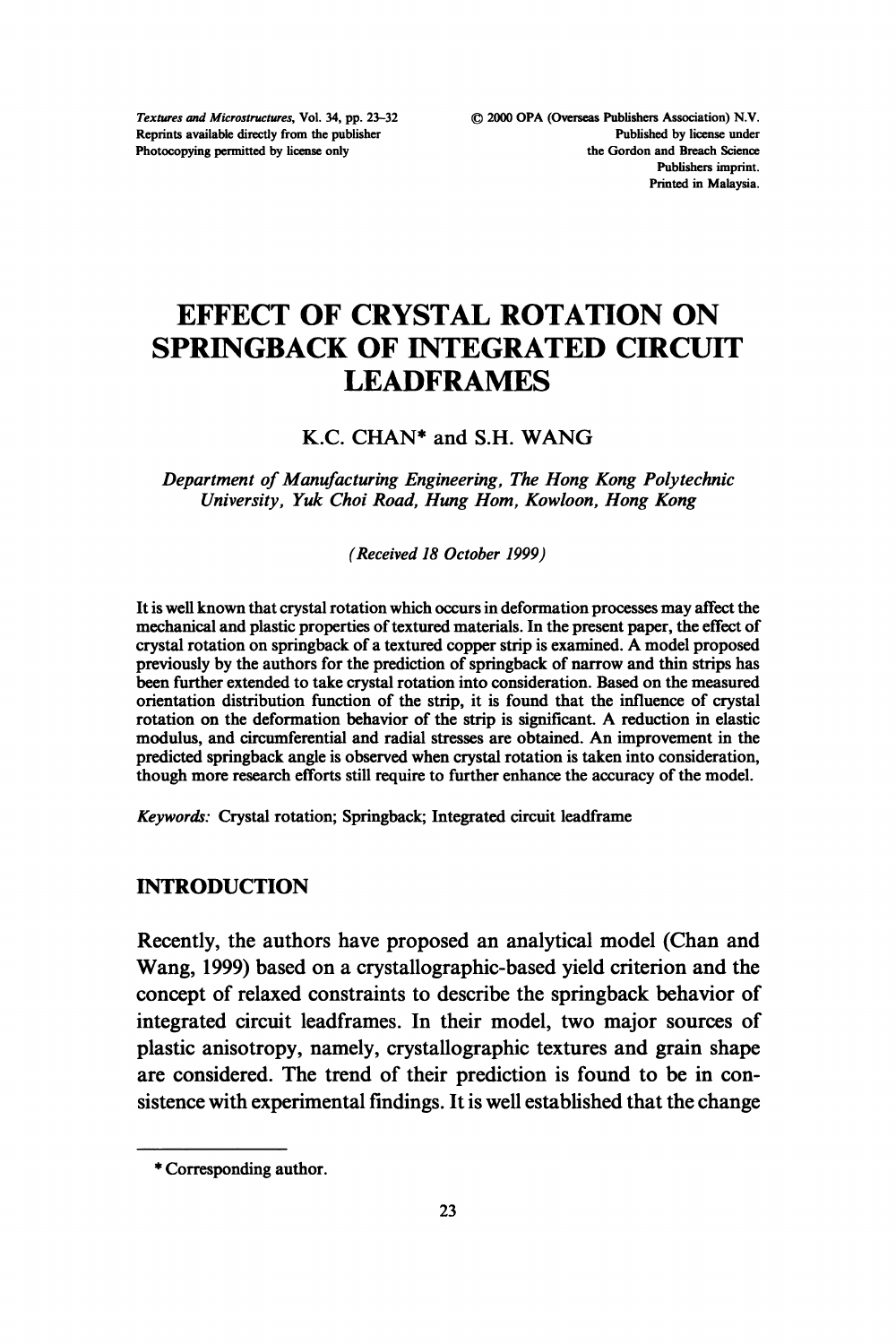of textures during cold deformation may affect the elastic and plastic properties of a material. Some published works have investigated the effect of crystal rotation on mechanical properties and formability of sheet metals (Chan and Lee, 1992; Chan, 1995; 1996). It has been reported that the evolution of yield locus of polycrystalline metals is related to the change of crystallographic textures (Chan and Lee, 1992). Chan has also illustrated that the effect of crystal rotation on limit strains of textured materials under equi-biaxial tension is significant. The incorporation of texture change in the analysis of sheet metal forming is considered to be essential. The effect of crystal rotation on springback of narrow strip has not yet been explored. In the present work, a model taking into consideration of crystal rotation will be further proposed to predict the springback behavior of narrow metal strips.

#### MODELING

In the paper, the model proposed by Chan and Wang (1999) will be modified to take into consideration of crystal rotation. According to their model, elements with infinitesimal dimensions in the radial and circumferential direction are assumed. Each element is assumed to have the same texture as the bulk sheet and is subjected to a plane stress state, and a crystallographic-based yield criterion is adopted in their paper. By satisfying the plane stress and the force equilibrium conditions, the stress and strain states ofeach element can be determined. For details of the model, it can be referred to the paper of Chan and Wang (1999). In the present model, three coordinate systems as shown in Fig. <sup>1</sup> are adopted. The sample coordinate system is used to describe the macroscopic behavior of a sheet. For each infinitesimal element, a reference coordinate system, i.e., rolling direction (RD), transverse direction (TD), normal direction (ND), is used to define the crystallographic texture. Since the crystallographic-based yield function is referred to the  $(100)$  axes of the cube orientation, a cube coordinate system has to be used in determining the stress and strain of each element. The macroscopic behavior of the strip can then be determined by transforming the stress and strain of each element to the sample coordinate system.

In the model, the strip is considered to consist of  $g$  groups of grains each with a certain volume fraction. Each element is assumed to have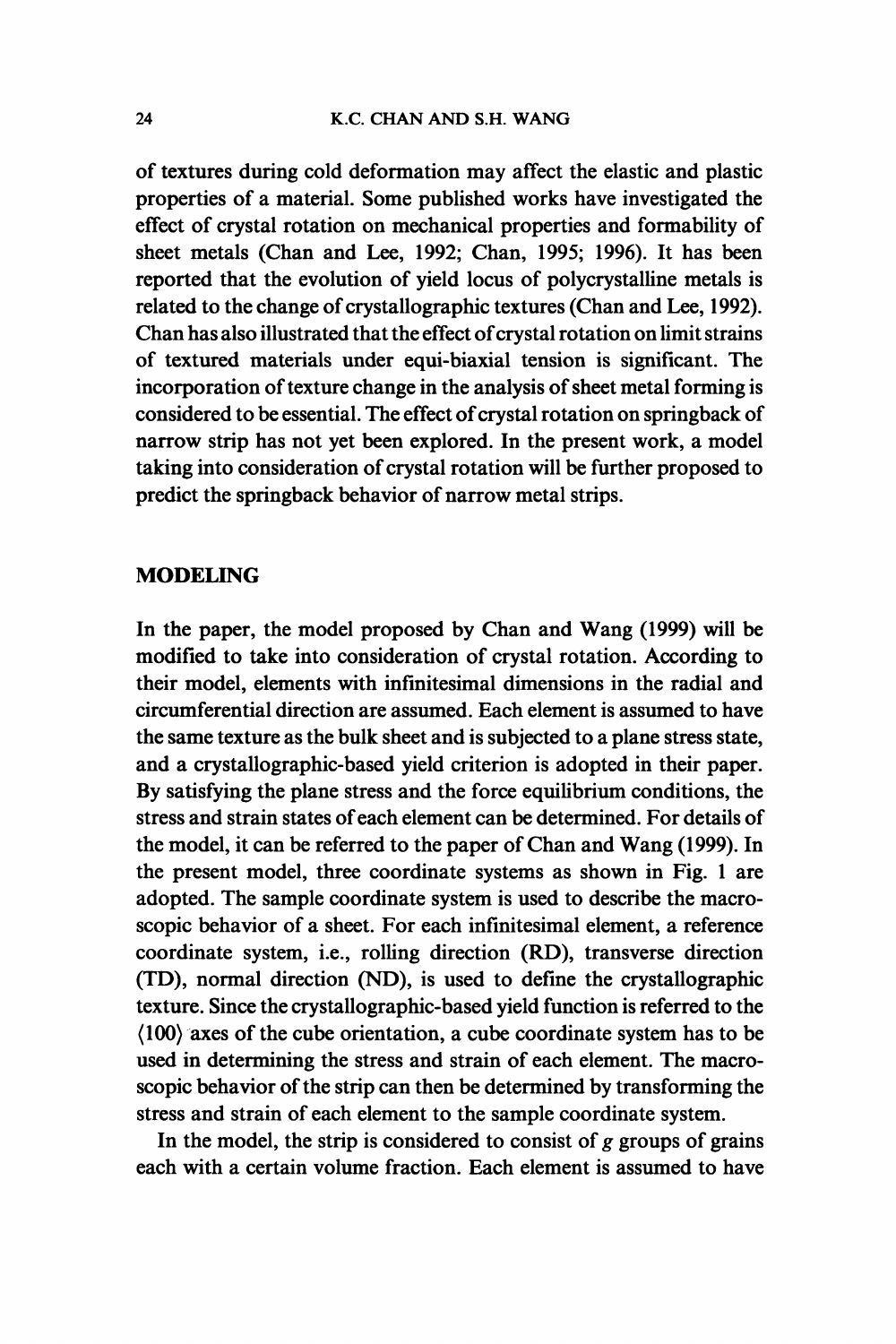

FIGURE 1 Geometry of a bent narrow strip and referential coordinate.

same texture as the bulk sheet, and have to satisfy the force equilibrium equation (Lubahn and Sachs, 1950)

$$
(\sigma_{r(s)} + d\sigma_{r(s)})(w + dw)(r + dr) d\theta - \sigma_{r(s)} wr d\theta - 2\sigma_{\theta(s)} dr(w + dw) \sin d\theta/2 = 0,
$$
 (1)

where  $\sigma_r$ ,  $\sigma_\theta$  are the radial stress and circumferential stress, the subscript s denotes the sample coordinate system,  $r$  is the arbitrary radius, and  $w$ is the width of the strip.

The crystallographic-based yield criterion adopted in this paper is of the following form (Montheillet et al., 1985):

$$
F(S_{(c)(g)}) = \alpha[|S_{11} - S_{22}|^{n} + |S_{22} - S_{33}|^{n} + |S_{33} - S_{11}|^{n}] + 2\beta[|S_{23}|^{n} + |S_{31}|^{n} + |S_{12}|^{n}] = (\sqrt{6}\tau_{c})^{n}
$$
 (2)

where  $S_{ij}$  are the deviatoric stresses referring to the cube axes, the subscript c denotes the cube coordinate system.  $\alpha$ ,  $\beta$  and n are parameters of the yield function.

The stress tensor  $S_{(c)}$  is related to the  $\varepsilon_{(c)(g)}$  by applying the normality rule to the analytical yield function of Eq. (2) as follows:

$$
\boldsymbol{\varepsilon}_{(c)(g)} = \lambda \frac{\partial F(\boldsymbol{S}_{(c)(g)})}{\partial \boldsymbol{S}_{(c)(g)}}.
$$
\n(3)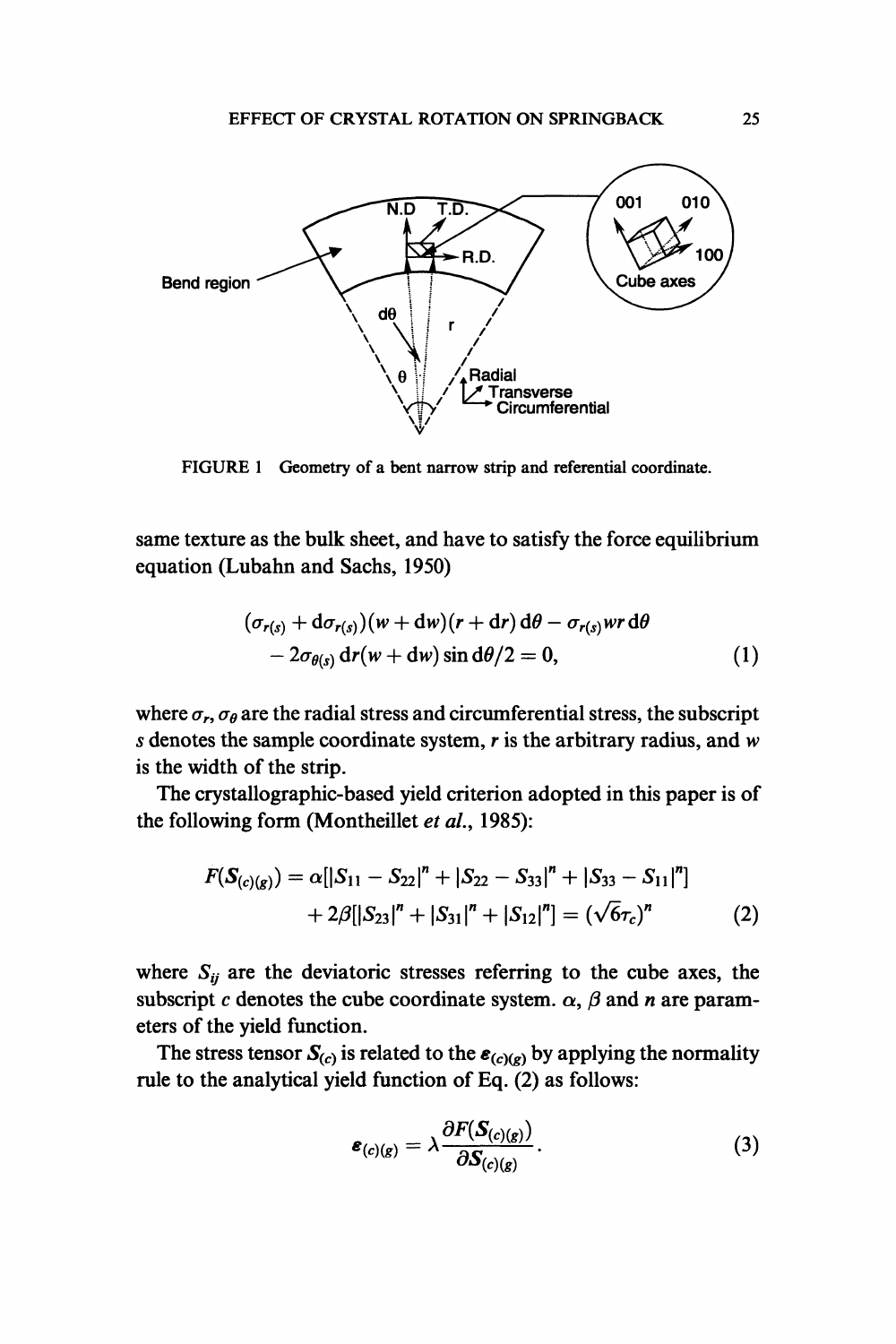By varying the parameters in the strain tensor until the stress tensor for each element satisfies the plane stress and the force equilibrium condition as represented by Eq. (1), the stress for each element can be determined. After bending to a small angle increment, the change of orientation for each grain is considered. The amount of crystal rotation depends on the initial crystallographic orientation  $\{hk\}\langle uvw\rangle$ and the strain. The new orientation  $T'$  is related to the initial orientation T by

$$
T' = (I - \Omega)T, \tag{4}
$$

where

$$
\Omega_c = (\mathrm{d}w_{(c)ij}) = \frac{1}{2} \sum_{s=1}^{12} (a_j^s b_i^s - a_i^s b_j^s) \gamma^s. \tag{5}
$$

The shear strain  $\gamma$  is related to the strain increment of  $\varepsilon_{(c)ii}$  by

$$
\begin{pmatrix} \varepsilon_{22(c)(g)} \\ \varepsilon_{33(c)(g)} \\ 2\varepsilon_{23(c)(g)} \\ 2\varepsilon_{13(c)(g)} \\ 2\varepsilon_{12(c)(g)} \end{pmatrix} = E \begin{pmatrix} \gamma_1 \\ \gamma_2 \\ \gamma_3 \\ \gamma_4 \\ \gamma_5 \end{pmatrix}, \qquad (6)
$$

where  $E$  is a square matrix that denotes the direction cosines of the slip systems with respect to the cube coordinate axes.

There are many ways of choosing 5 independent slip systems out of the 12 possible in cubic metals. The criterion for selecting the slip systems is based on the Bishop and Hill's principle of maximum work. However, ambiguities still exist in the selection of the active slip systems. For simplicity, Renouard and Wintenberger's method (1981) involving the minimization of the second-order term for the plastic work is chosen. According to their method, a small strain is applied to each possible set of the slip systems. This leads to a small crystal rotation. The second-order work done  $dW'$  for each possible combinations can be determined by

$$
\mathrm{d}W' = \sigma'_{ij(c)(g)} \, \mathrm{d}\varepsilon'_{ij(c)(g)},\tag{7}
$$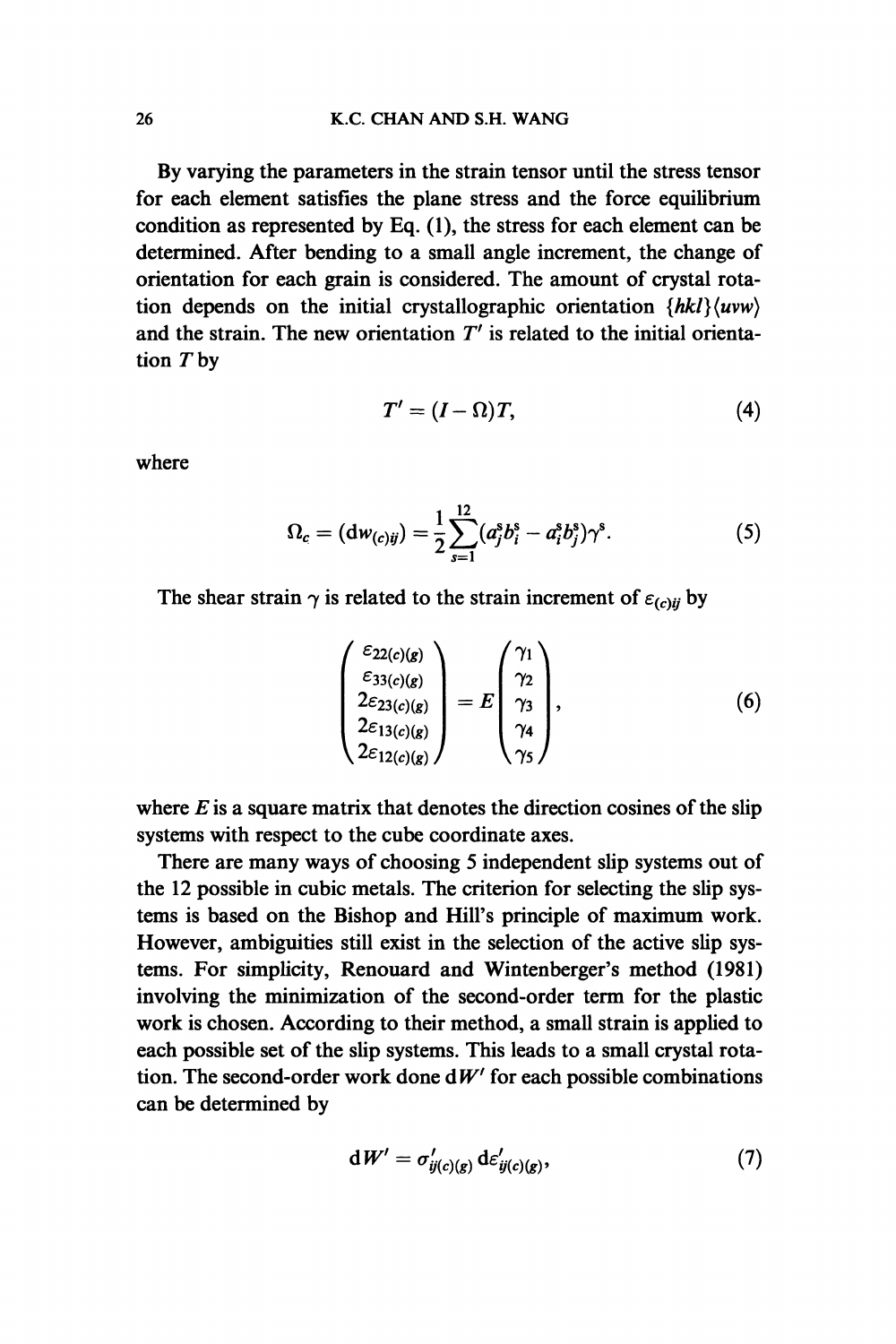where  $\sigma'_{ij(c)(g)}$  and  $d\varepsilon'_{ij(c)(g)}$  are the new stress and strain components respectively due to crystal rotation and strain hardening of the crystal. The set of slip systems that corresponds to the minimal second-order plastic work will then be selected.

After a new orientation  $T'$  has been determined from the above formulation, the metal strip is further deformed to a small angle increment and the strain tensor is re-calculated. The above procedures will be repeated until the final bending angle is reached.

For a specific bending radius and angle, when the stresses for all elements are determined, the bending moment per unit length can be obtained by integrating the circumferential stress  $\sigma_{\theta}$  across the thickness and the width direction with respect to the current center of curvature:

$$
M_{\rm B} = \int \sigma_{\theta} wr \, dr. \tag{8}
$$

By assuming that the springback is resulted from fully elastic recovery, the curvatures of unstretched fiber before and after unload are related by the following expressions:

$$
\frac{1}{r_u'} = \frac{1}{r_u} - \frac{M_B}{EI}.
$$
 (9)

The unstretched fiber is taken as the springback axis so that the length of the fiber before and after springbaek is the same. Hence, the final angle after springback is expressed as

$$
\theta' = \frac{r_{\rm u}}{r_{\rm u}'} \cdot \theta. \tag{10}
$$

It is worth to discuss that the anisotropie elastic properties of the material are also related to the crystallographic texture. The effective Young's modulus,  $E_d$ , along any direction  $d$  indexed by Miller indices  $[hkl]$ , can be given by

$$
\frac{1}{E_d}=s_{11}+\frac{(2s_{12}-2s_{11}+s_{44})(k^2l^2+l^2h^2+h^2k^2)}{(h^2+k^2+l^2)^2},
$$
 (11)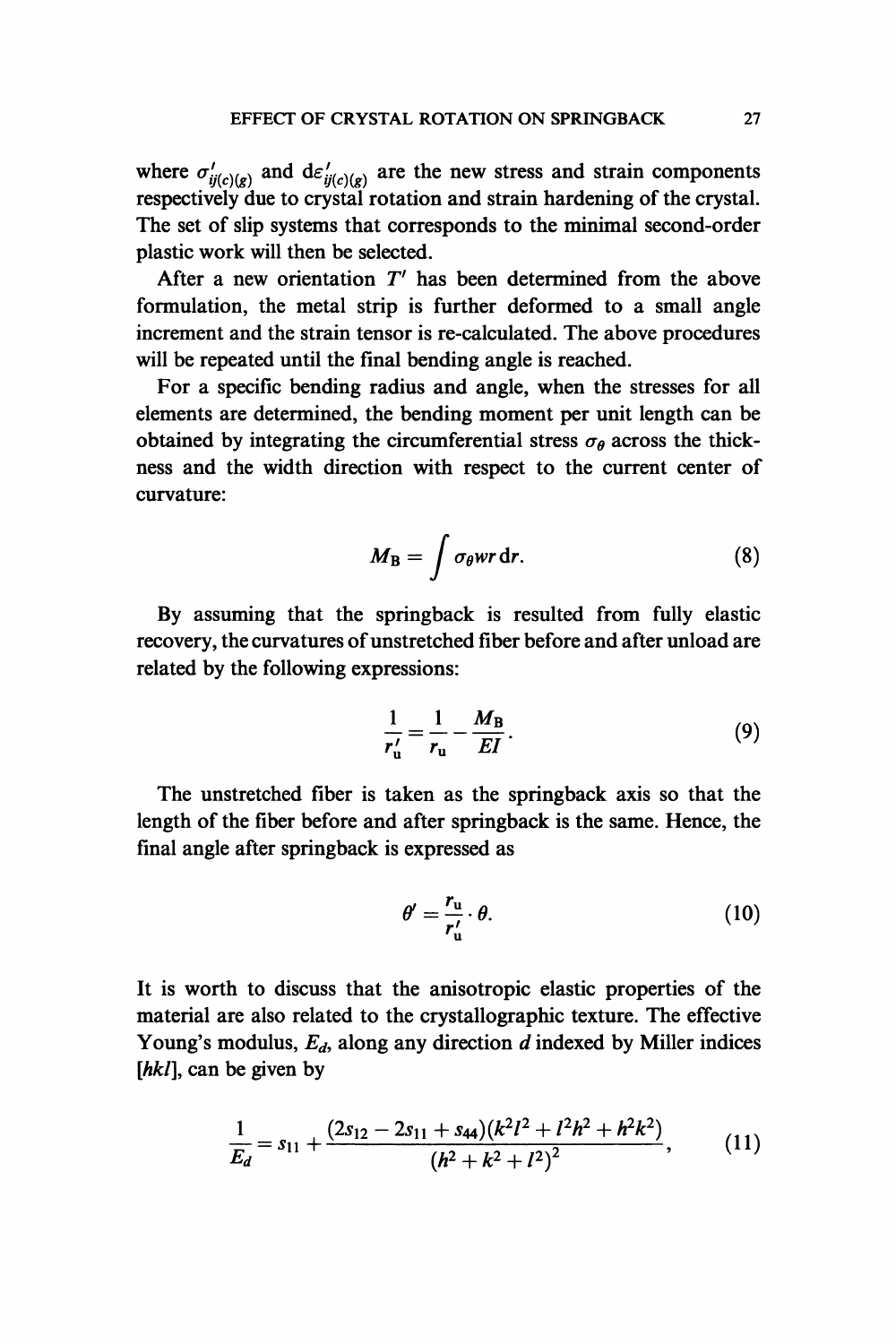where  $s_{11}$ ,  $s_{12}$  and  $s_{44}$  are the elastic compliance constants of a strip. In the present model, the change of elastic modulus will also be determined by Eq. (10) due to crystal rotation during the bending process.

## RESULTS AND DISCUSSION

In this paper, the springback behavior of a narrow metal strip having 0.15 mm thickness and 0.20 mm width is examined. In the bending process, the die angle of  $90^{\circ}$  and die radii of 1.0, 1.5, 2.0, 2.5 and 3.0mm are used. The crystallographic textures of the copper alloy are measured by a Philips X-ray diffractometer and presented by  $\{110\}(112)(67.13\%) + \{102\}(211)(14.21\%) + \{010\}(001)(10.19\%) +$ {323}(131)(8.47%). Figure <sup>2</sup> shows the measured ODF of the copper alloy. The random orientations are not taken into account in the simulation for simplifying the calculation. For zero scatter width, the parameters  $\alpha$ ,  $\beta$ , n in Eq. (2) are chosen to be 1.6, 0.46 and 0.51 respectively (Montheillet et al., 1985). The microscopic work hardening exponent for the copper alloy is assumed to be 0.59. The elastic modulus of the strip along the rolling direction was measured to be 125 GPa.



FIGURE 2 Orientation distribution function of the copper strip.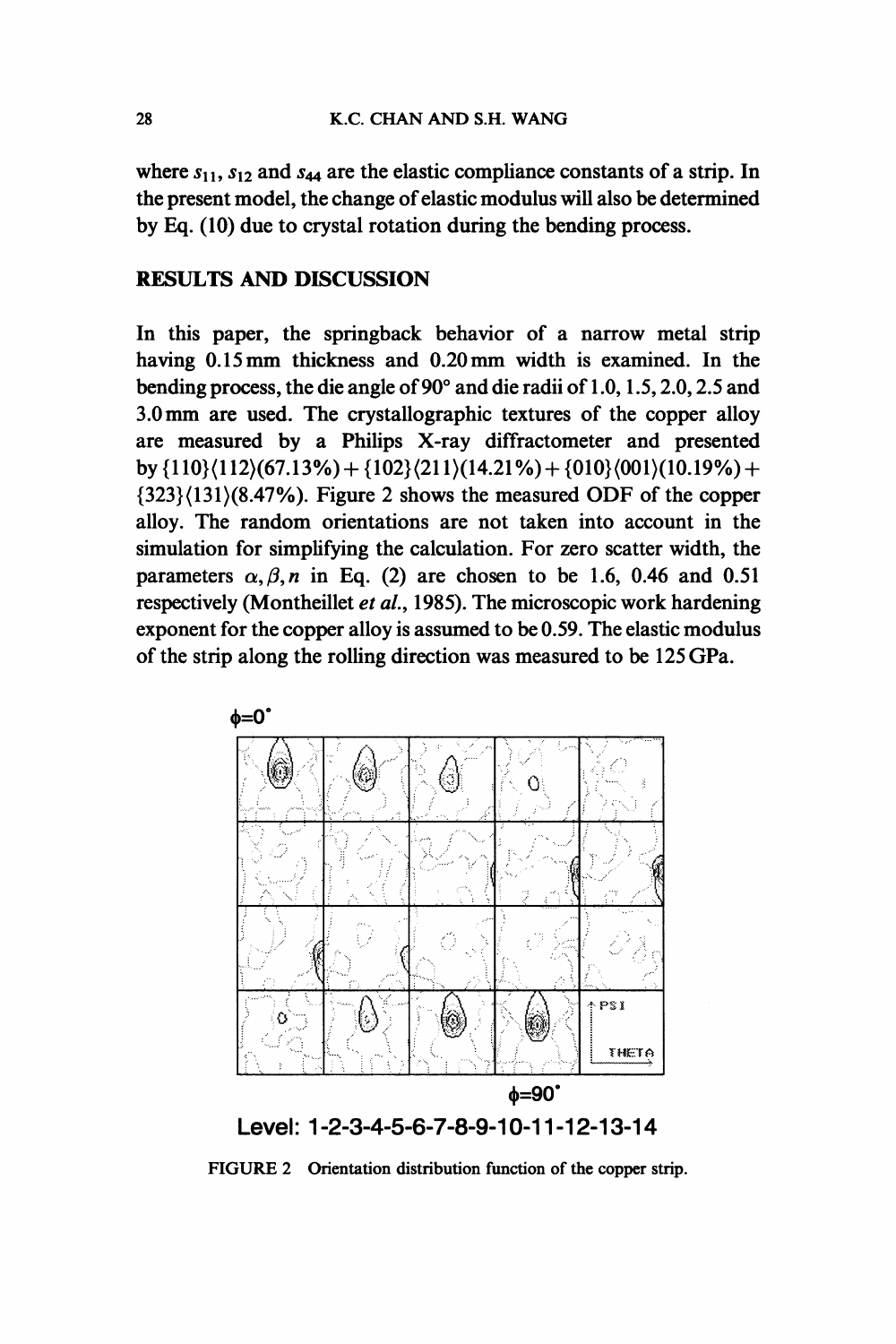Figures 3 and 4 show the predicted circumferential and radial stresses of the strips deformed along the RD and TD for the die radius of 1.0 mm. For comparison purposes, the stresses obtained by the model without considering crystal rotation is also illustrated in the figures. It is clearly observed that smaller circumferential stresses and the radial stresses are predicted by the present model for both sheet directions.







FIGURE 4 Predicted radial stresses.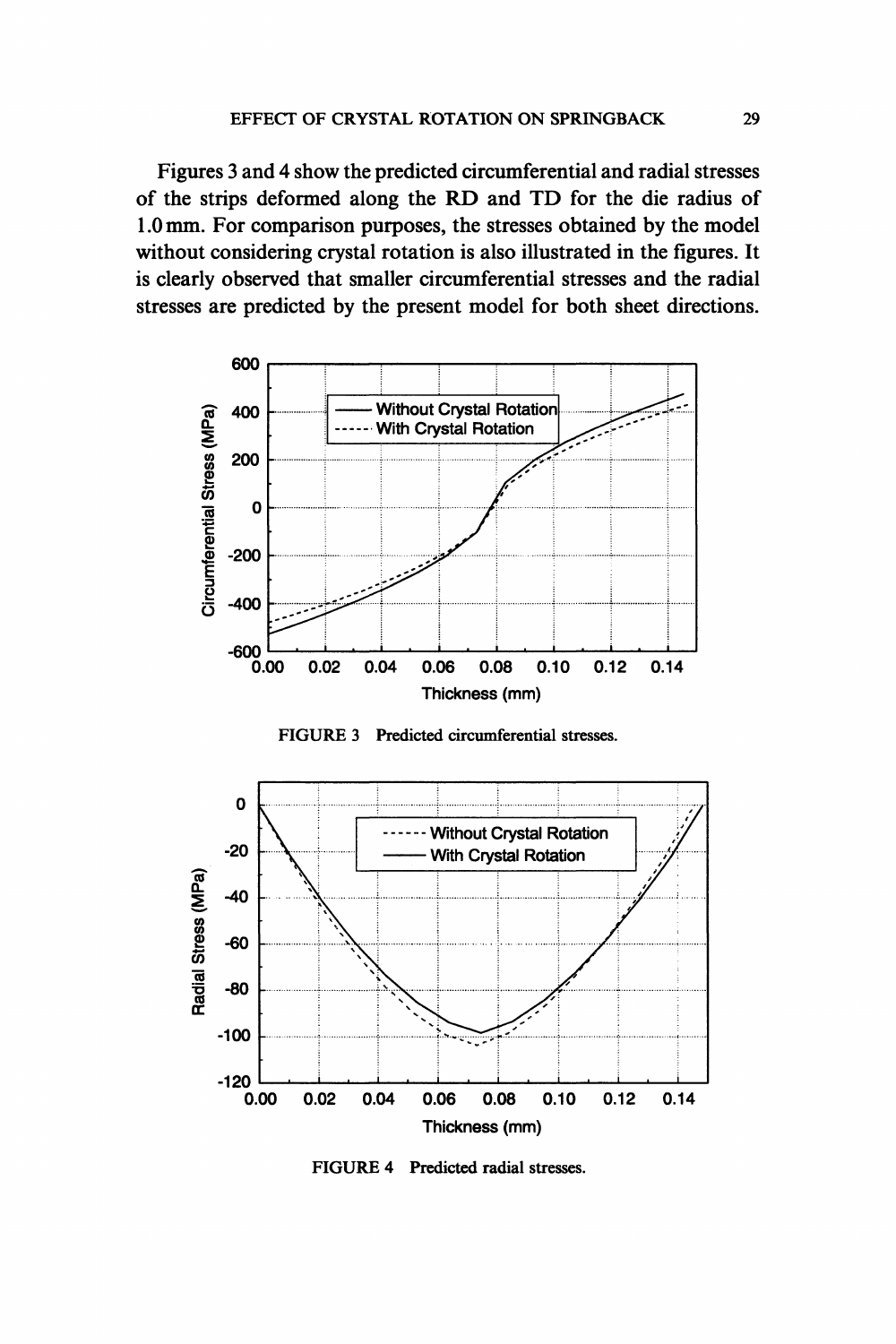There seems to be a tendency for the grains to rotate to the new orientations which will result in smaller stresses. Figure 5 illustrates the change of elastic modulus along the thickness direction of the strip. A significant reduction in elastic modulus is found in the inner and outer regions of the strip for the die radius of 3.0mm, but only a slight reduction is observed for the die radius of 1.0 mm. It is considered the change of elastic modulus is related to the amount of deformation experienced by the material, as a large deformation might lead to a greater crystal rotation.

The springback behavior of the strip predicted by the present model is compared with that predicted by the model without considering crystal rotation and the experimental findings, as shown in Fig. 6. The general trend predicted by the present model is similar to that without crystal rotation. The springback angle increases with increasing die radius, and a larger springback angle is obtained for the strip deformed along the rolling direction. However, the discrepancy between the present predictions and the experimental findings is reduced. For large die radius (say, greater than 2.5 mm), a smaller springback angle is predicted which is found to be in better agreement with the experimental results. Whereas for small die radius, a smaller spring back angle is predicted, which is more consistent to the experimental results. Although some improvements are observed, discrepancies between the theoretical



FIGURE <sup>5</sup> Changes of elastic modulus.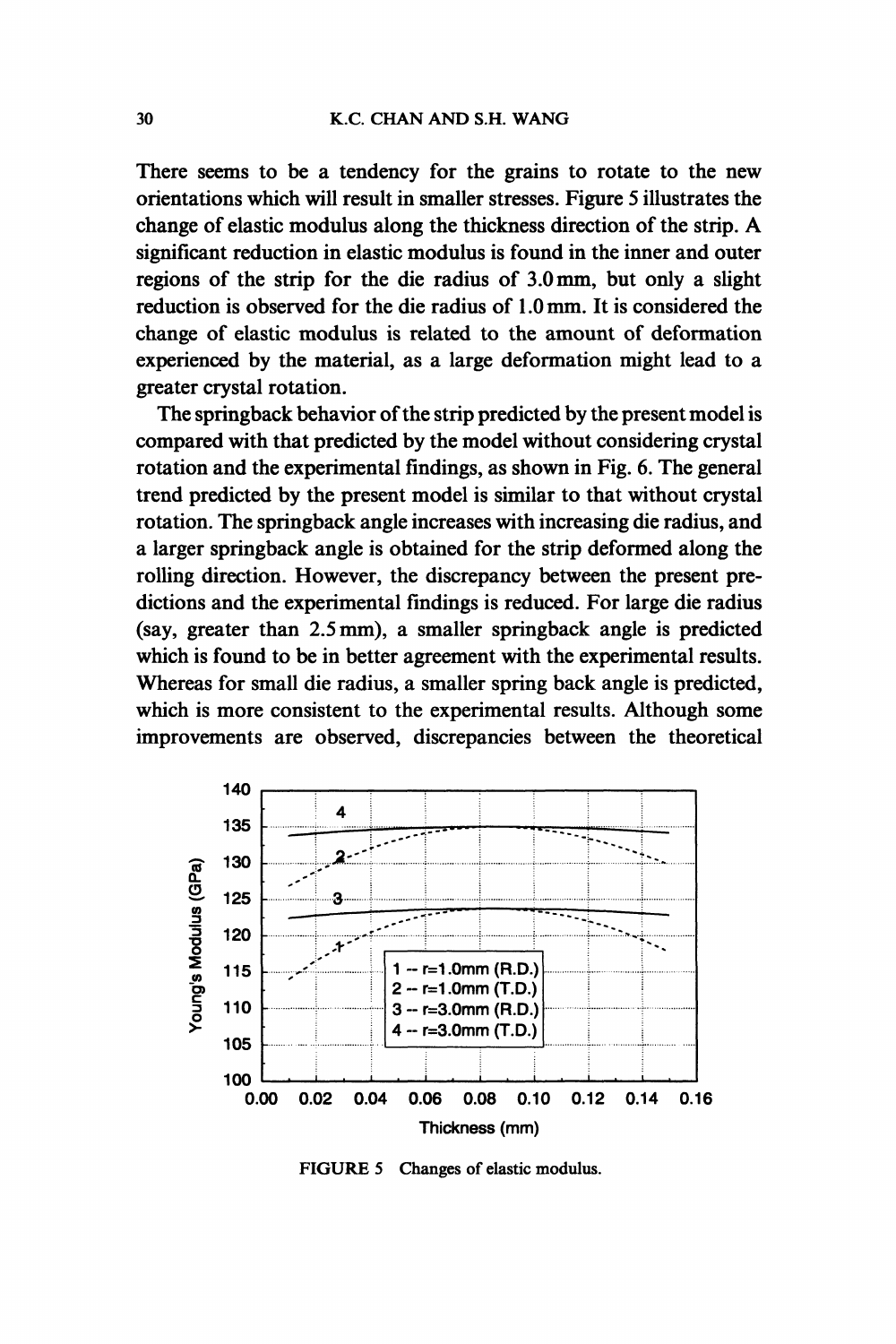

FIGURE 6 Predicted springback behavior.

predictions and the experimental results still exist. It is considered that the assumption of pure bending is too ideal for the roller bending process which is adopted in the experimental investigations. In order to improve the accuracy of the prediction, the incorporation of the present approach into a finite element formulation will be very worthwhile to consider.

#### **CONCLUSIONS**

In this paper, the effect of crystal rotation on springback of integrated circuit leadframes has been investigated. It is found that both the predicted circumferential and radial stresses of a bent copper strip are reduced with the consideration of grain rotation. It is also observed that there is a significant reduction in the elastic modulus when the deformation is large. The influence of crystal rotation on plastic and elastic properties of the strip is shown to be significant. The springback behavior of the strip predicted by the present model is compared with that without considering crystal rotation and the experimental results. The trend of the predictions is in better agreement with the experimental results. It is considered that in order to further improve the accuracy of